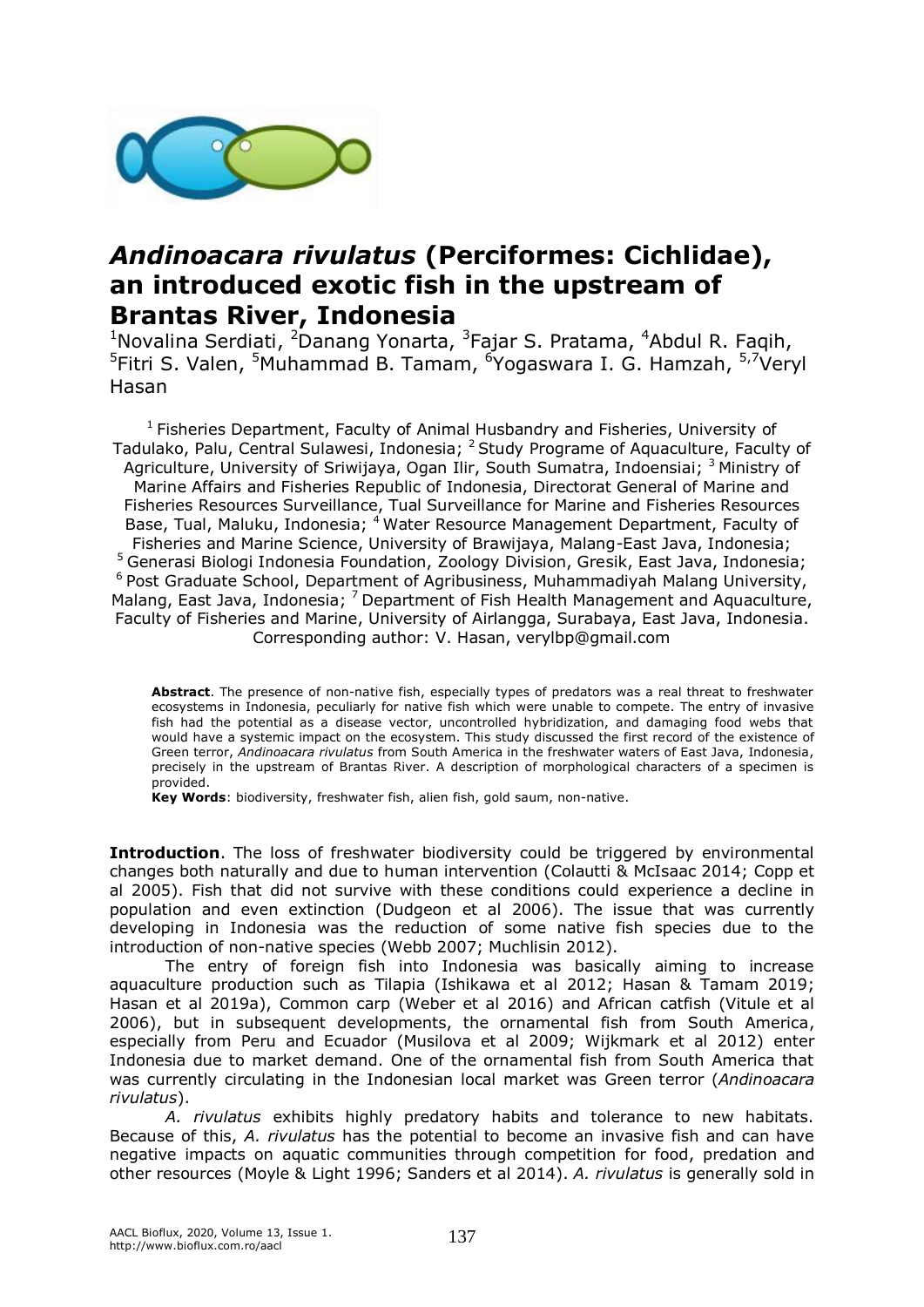the aquarium trade as ornamental fish and it has not been cultured openly. The aim of this paper was report the first occurrence of *A. rivulatus* in upstream of Brantas River, East Java.

**Material and Method**. Nineteen specimens of *A. rivulatus* were sampled on 15 October 2018 and 28 December 2019 from upstream of Brantas River, East Java, Indonesia (Figure 1), on the coordinates  $8^{\circ}00'44.3''S$  and  $112^{\circ}20'03.5''E$  (Figure 1). The fishing gear used was a small hook with bottom and as bait worms were used (Stein et al 2012). Collected specimens were fixed in 10% formalin solution (Hasan et al 2019b) and deposited at the Zoology Laboratory, Generasi Biologi Indonesia, Gresik, Indonesia (GBI0023). The diagnostic of the morphological characters of the specimens were analyzed following Wijkmark et al (2012).



Figure 1. Upstream of Brantas River, East Java, the location where *A. rivulatus* was collected (original).

**Results**. The specimens of *A. rivulatus* collected from the upstream of Brantas River had total length between 88.1-28.7 cm (Figure 2) and weight between 944.1-340.5 g. The sample included nine females, four males and six unsex. The specific morphological characters were the follows: compressed body, short head, medium snout, dorsal fin base slightly curved, prepelvic contour straight curved, terminal mouth, scales on gill cover, cheek and prepelvic area cycloid, rounded caudal fin. Colour pattern in fresh specimens: snout and front dorsally greyish or brownish. Sides of head with 2 narrow dark lines from orbital margin to mouth. Dark spots scattered over gill cover. Dorsal, pelvic and anal fins brownish. Pectoral fin hyaline. Caudal fin dark brown mouth.



Figure 2. Male specimen of *Andinoacara rivulatus* GBI0023 captured in December 2019 from upstream of Brantas River, East Java, Indonesia (original).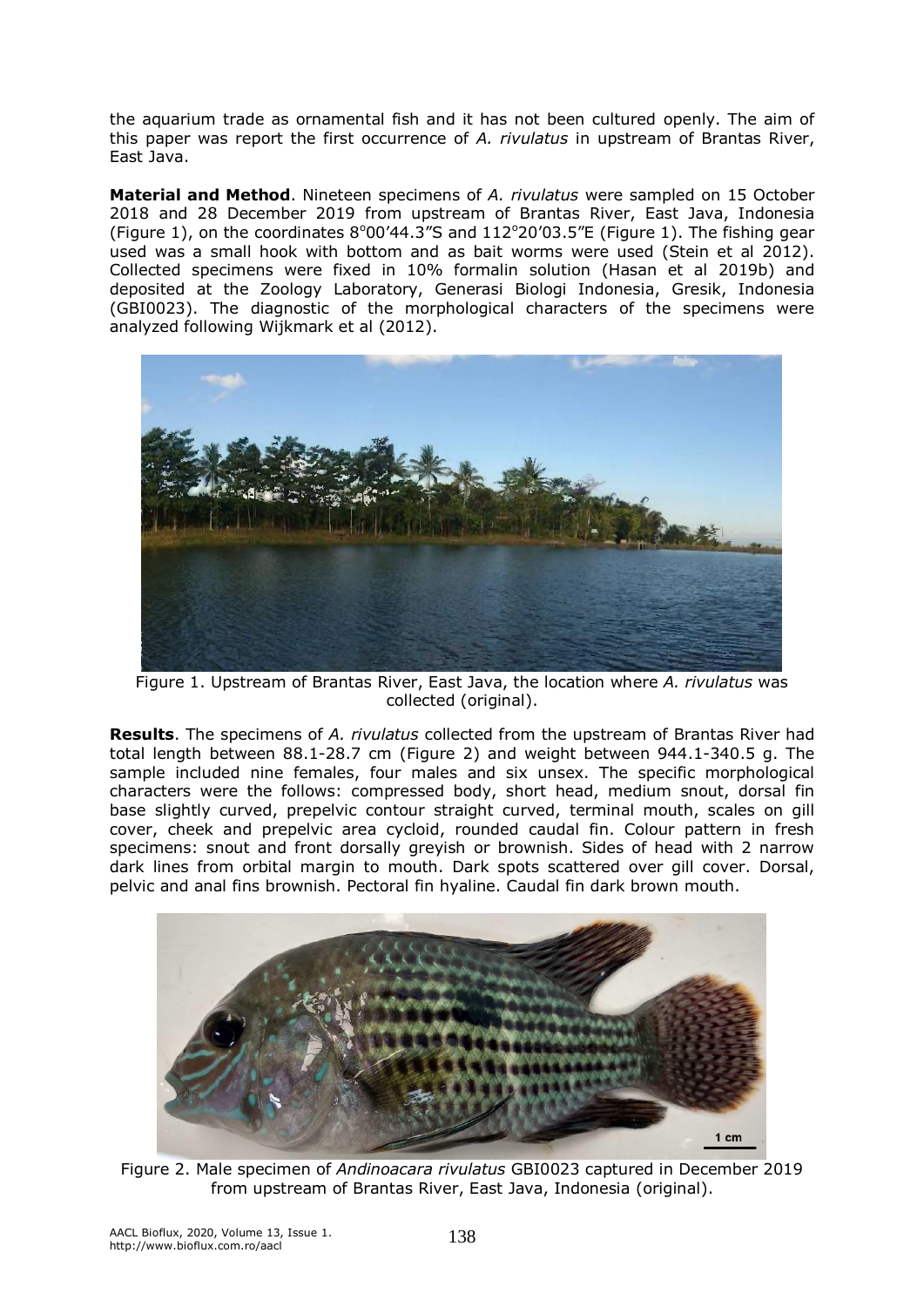The existance of *A. rivulatus* in the upstream of Brantas River is the new record of this species from East Java (Figure 3). This fact is a warning to other steams that have many native freshwater fish in such as midstream and downstream to prevent the entry of *A. rivulatus* into river basin. Water conditions in the upstream of Brantas River, (DO 7.3-9.6, temperature 22–24°C, depth 0.4–3.2, pH 7.1-7.7) are ideal for *A. rivulatus* reproduction and survival (Riehl & Baensch 1991). The size of sampled specimens, ranging from subadults to adults, suggest that *A. rivulatus* are able to adapt well in the upstream of Brantas River, and can possibly establish a viable population there.



Figure 3. The red square marks the location of Brantas River upstream.

There are many native aquatic organisms in the upstream of Brantas River, mostly fish (Cyprinidae, Synbranchidae, Bagridae, Sisoridae and Clariidae), that can be affected by *A. rivulatus*, including through competition for niche and predation, so that the presence of *A. rivulatus* is a danger alert.

In Indonesia, *A. rivulatus* is included in the invasive fish category, according to the Ministry of Maritime Affairs and Fisheries Regulation Number 41/2014. This information should be immediately mediatized to the local community and ornamental fish hobbyist then immediately enforced, subject to a punishment for these violators. The way to overcome alien fish that has already entered is by catching it, making it fish meal as fish feed or community food. This habit can suppress *A. rivulatus* populations so that the population is not massive.

**Conclusions**. The results of the identification of the morphology of alien fish in the upstream of Brantas River are *A. rivulatus*, predatory fish from South America. The existence of *A. rivulatus* in Indonesia can disturb native fish population. Cooperation between the government and the public are needed so that *A. rivulatus* to not spread to other freshwaters.

**Acknowledgements**. We thank to the reviewers and editors for their insightful comments. Local fishermen and Generasi Biologi Indonesia and local angler as field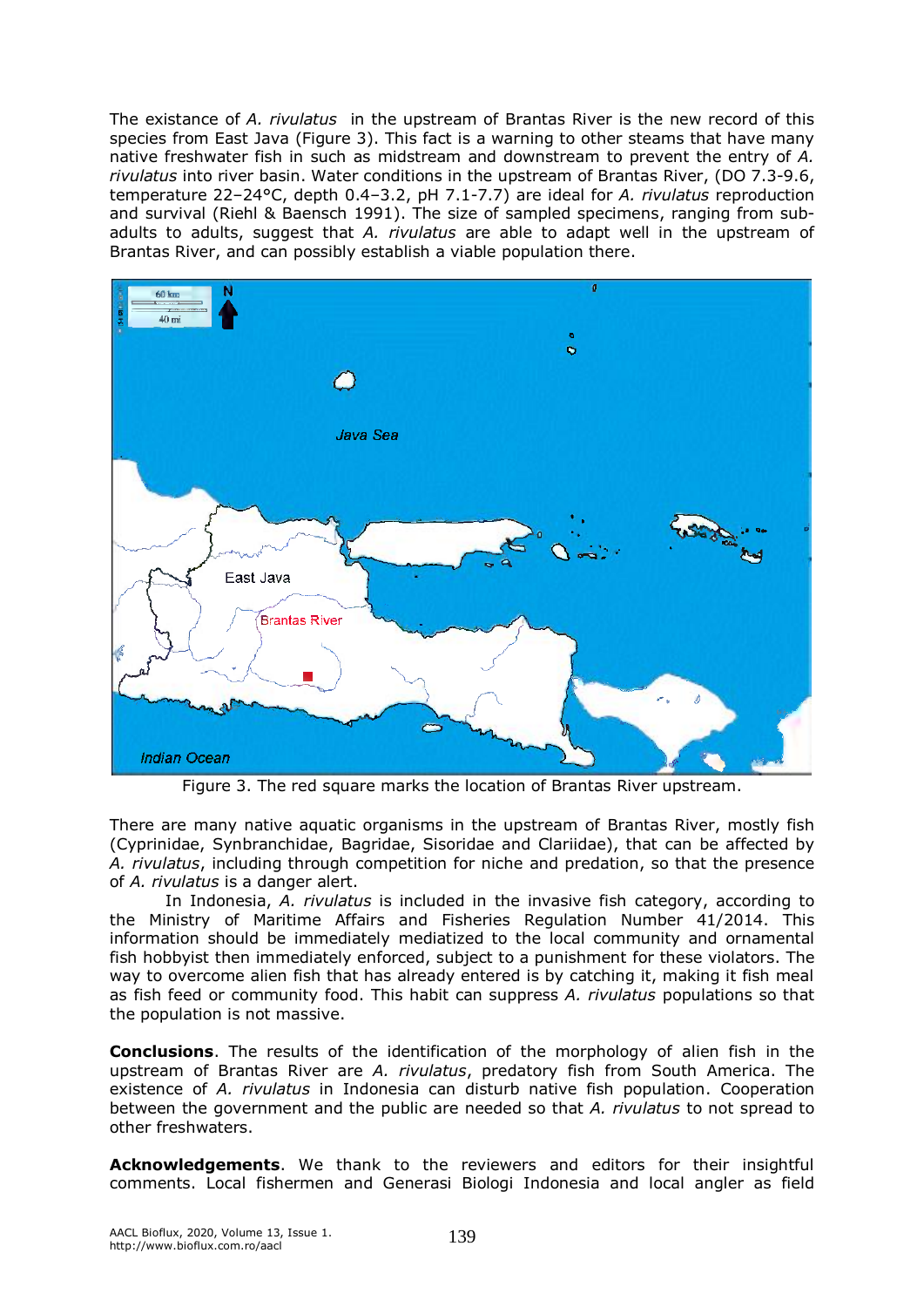guide, and the Ministry of Finance of the Indonesian for the funding of research (no. 20160221035555).

## **References**

- Colautti R. I., MacIsaac H. L., 2004 A neutral terminology to define invasive species. Diversity and Distributions 10(2):135-141.
- Copp G. H., Bianco P. G., Bogutskaya N. G., Erős T., Falka I., Ferreira M. T., Fox M. G., Freyhof J., Gozlan R. E., Grabowska J., Kováč V., Moreno-Amich R., Naseka A. M., Peňáz M., Povž M., Przybylski M., Robillard M., Russell I. C., Stakėnas S., Šumer S., Vila-Gispert A., Wiesner C., 2005 To be, or not to be, a non-native freshwater fish? Journal of Applied Ichthyology 21(4):242-262.
- [Dudgeon D.](https://www.ncbi.nlm.nih.gov/pubmed/?term=Dudgeon%20D%5BAuthor%5D&cauthor=true&cauthor_uid=16336747), [Arthington A. H.](https://www.ncbi.nlm.nih.gov/pubmed/?term=Arthington%20AH%5BAuthor%5D&cauthor=true&cauthor_uid=16336747), [Gessner M. O.](https://www.ncbi.nlm.nih.gov/pubmed/?term=Gessner%20MO%5BAuthor%5D&cauthor=true&cauthor_uid=16336747), [Kawabata Z.](https://www.ncbi.nlm.nih.gov/pubmed/?term=Kawabata%20Z%5BAuthor%5D&cauthor=true&cauthor_uid=16336747), [Knowler D. J.](https://www.ncbi.nlm.nih.gov/pubmed/?term=Knowler%20DJ%5BAuthor%5D&cauthor=true&cauthor_uid=16336747), [Lévêque C.](https://www.ncbi.nlm.nih.gov/pubmed/?term=L%C3%A9v%C3%AAque%20C%5BAuthor%5D&cauthor=true&cauthor_uid=16336747), [Naiman R. J.](https://www.ncbi.nlm.nih.gov/pubmed/?term=Naiman%20RJ%5BAuthor%5D&cauthor=true&cauthor_uid=16336747), [Prieur-Richard A. H.](https://www.ncbi.nlm.nih.gov/pubmed/?term=Prieur-Richard%20AH%5BAuthor%5D&cauthor=true&cauthor_uid=16336747), [Soto D.](https://www.ncbi.nlm.nih.gov/pubmed/?term=Soto%20D%5BAuthor%5D&cauthor=true&cauthor_uid=16336747), [Stiassny M. L.](https://www.ncbi.nlm.nih.gov/pubmed/?term=Stiassny%20ML%5BAuthor%5D&cauthor=true&cauthor_uid=16336747), [Sullivan C. A.](https://www.ncbi.nlm.nih.gov/pubmed/?term=Sullivan%20CA%5BAuthor%5D&cauthor=true&cauthor_uid=16336747), 2006 Freshwater biodiversity: importance, threats, status and conservation challenges. Biological Reviews of the Cambridge Philosophical Society 81(2):163-182.
- Hasan V., Tamam M. B., 2019 First record of the invasive Nile Tilapia, *Oreochromis*  niloticus (Linnaeus, 1758) (Perciformes, Cichlidae), on Bawean Island, Indonesia. Check List 15(1):225–227.
- Hasan V., Mukti A. T., Putranto T. W. C., 2019a Range expansion of the invasive Nile tilapia *Oreochromis niloticus* (Perciformes: Cichlidae) in Java Sea and first record for Kangean Island, Madura, East Java, Indonesia. Ecology, Environment and Conservation 25 (July Suppl. Issue):S187-S189
- Hasan V., Soemarno, Widodo M. S., Wiadnya D. G. R., Mukti A. T., Irawan B., 2019b Distribution extension and first record of *Lobocheilos falcifer* (Cypriniformes, Cyprinidae) in Central Java Province, Indonesia. Ecology, Environment and Conservation 25 (July Suppl. Issue):S119-S122.
- Ishikawa T., Shimose T., Tachihara T., 2012 Life history of an invasive and unexploited population of Nile tilapia (*Oreochromis niloticus*) and geographical variation across its native and non-native ranges. Environmental Biology of Fishes 96(5):603-616.
- Moyle P. B., Light T., 1996 Biological invasions of fresh water: empirical rules and assembly theory. Biological Conservation 78:149-161.
- Muchlisin Z. A., 2012 First report on introduced freshwater fishes in the waters of Aceh, Indonesia. Archives of Polish Fisheries 20:129-135.
- Musilova Z., Schindler I., Staeck W., 2009 Description of *Andinoacara stalsbergi* sp. (Teleostei: Cichlidae: Cichlasomatini) from Pacific coastal rivers in Peru, and annotations on the phylogeny of the genus. Vertebrate Zoology 59(2):131-141.
- Riehl R., Baensch H. A., 1991 Aquarien atlas. Band. 1. Melle: Mergus, Verlag für Naturund Heimtierkunde, Germany.
- Sanders S., Astiglione C., Hoff M., 2014 Risk assessment mapping program: RAMP. U.S. Fish and Wildlife Service.
- Stein J. A., Shultz A. D., Cooke S. J., Danylchuk A. J., Hayward K., Suski C. D., 2012 The influence of hook size, type, and location on hook retention and survival of angled bonefish (*Albula vulpes*). Fisheries Research 113:147-152.
- Vitule J. R. S., Umbria S. C., Aranha J. M. R., 2006 Introduction of the African catfish *Clarias gariepinus* (Burchell, 1822) into Southern Brazil. Biological Invasion 8: 677. https://doi.org/10.1007/s10530-005-2535-8.
- Weber M. J., Hennen M. J., Brown M. L., Lucchesi D. O., Sauver T. R. S., 2016 Compensatory response of invasive common carp *Cyprinus carpio* to harvest. Fisheries Research 179:168-178.
- Webb A. C. 2007 Status of non-native freshwater fishes in tropical northern Oueensland, including establishment success, rates of spread, range and introduction pathways. Journal & Proceedings of the Royal Society of New South Wales 140:63–78.
- Wijkmark N., Sven O. K., Salzar R. E. B., 2012 *Andinoacara blomberg*i, a new species from the río Esmeraldas basin in Ecuador and a review of *A. rivulatus* (Teleostei: Cichlidae). Ichthyological Exploration of Freshwaters 23(2):117-137.